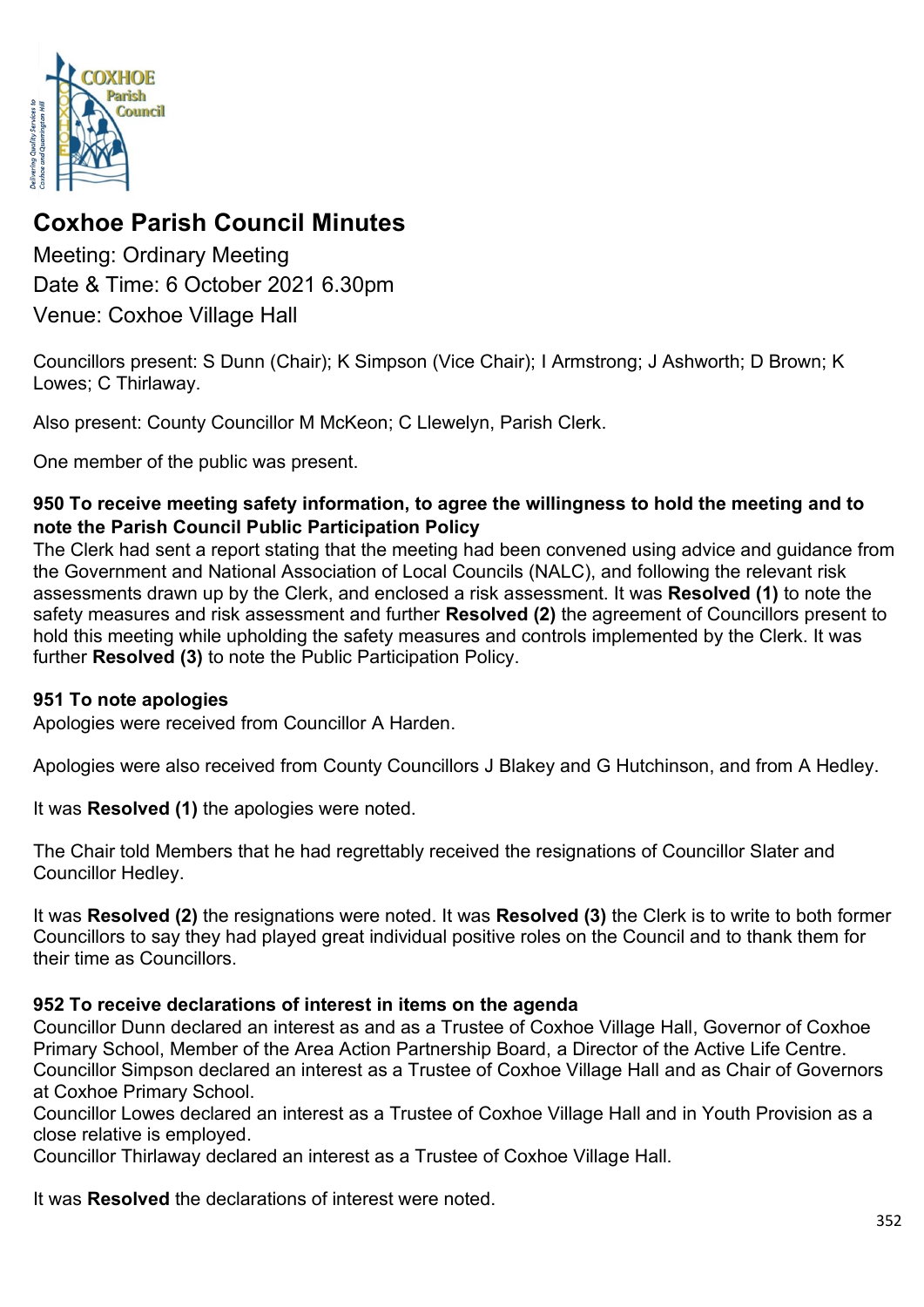# **953 To consider the granting of dispensations to Councillors**

The Clerk had circulated a report including advice from the County Durham Association of Local Councils. Dispensation requests had been sent to the Clerk by Councillor Dunn, Councillor Lowes and Councillor Simpson in respect of their positions as trustees of Coxhoe Village Hall Association.

It was **Resolved** that in accordance with Section 33 of the Localism Act, Councillor Dunn, Councillor Lowes and Councillor Simpson are granted a dispensation to discuss and vote on matters relating to Coxhoe Village Hall for which they have an Other Registerable Interest, from 6 October 2021 to May 2025, in order to help the Parish Council to be quorate to discuss and agree resolutions relating to Coxhoe Village Hall, and to authorise bank payments relating to Coxhoe Village Hall.

#### **954 To confirm the [minutes of the Ordinary Meeting held on 1 September 2021](https://1drv.ms/b/s!Alg_TKmu7xwUgcdUcHk4uavtrCoE8g?e=bvPMPc) and the minutes of the Extraordinary Meeting held on 22 September 2021**

It was **Resolved (1)** the minutes of the Ordinary Meeting of the Council held on 1 September 2021 be approved, confirmed and signed as an accurate record.

It was **Resolved (2)** the minutes of the Extraordinary Meeting of the Council held on 22 September 2021 be approved, confirmed and signed as an accurate record.

#### **955 Public participation**

The resident present raised a number of issues. Gutters in Quarrington Hill need addressing. Debris is currently being dumped in an area of the village. The path from Belle Vue to the football field needs attention; Councillor Armstrong said he has raised this with the County Council. King's Wood needs cutting back; the Clerk advised this is to be done.

County Councillor McKeon said she would raise the gutters issue and the dumping of debris with the County Council.

Councillor Armstrong raised the path on the road between Quarrington Hill and the tip being difficult to pass forcing people into the road and had referred this urgently to the County Council.

The Chair thanked the member of the public for raising the issues.

## **956 To receive the County Councillors' Update**

The update from County Councillor McKeon, and a written report from County Councillor Hutchinson, included:

- Weed problems and grass cutting issues around Linden Grove
- Arranged clearance of litter
- Report of damaged fence
- Traffic on Cornforth Lane
- Towns and Villages funding
- Donation to Coxhoe Village Hall to purchase a PA
- Levelling up funding

Councillors raised issues as follows:

- A1M accidents; County Councillor McKeon to request statistics
- Elvet Bridge
- County Hall
- Durham Light Infantry Museum; County Councillor McKeon to give a more detailed report to a future meeting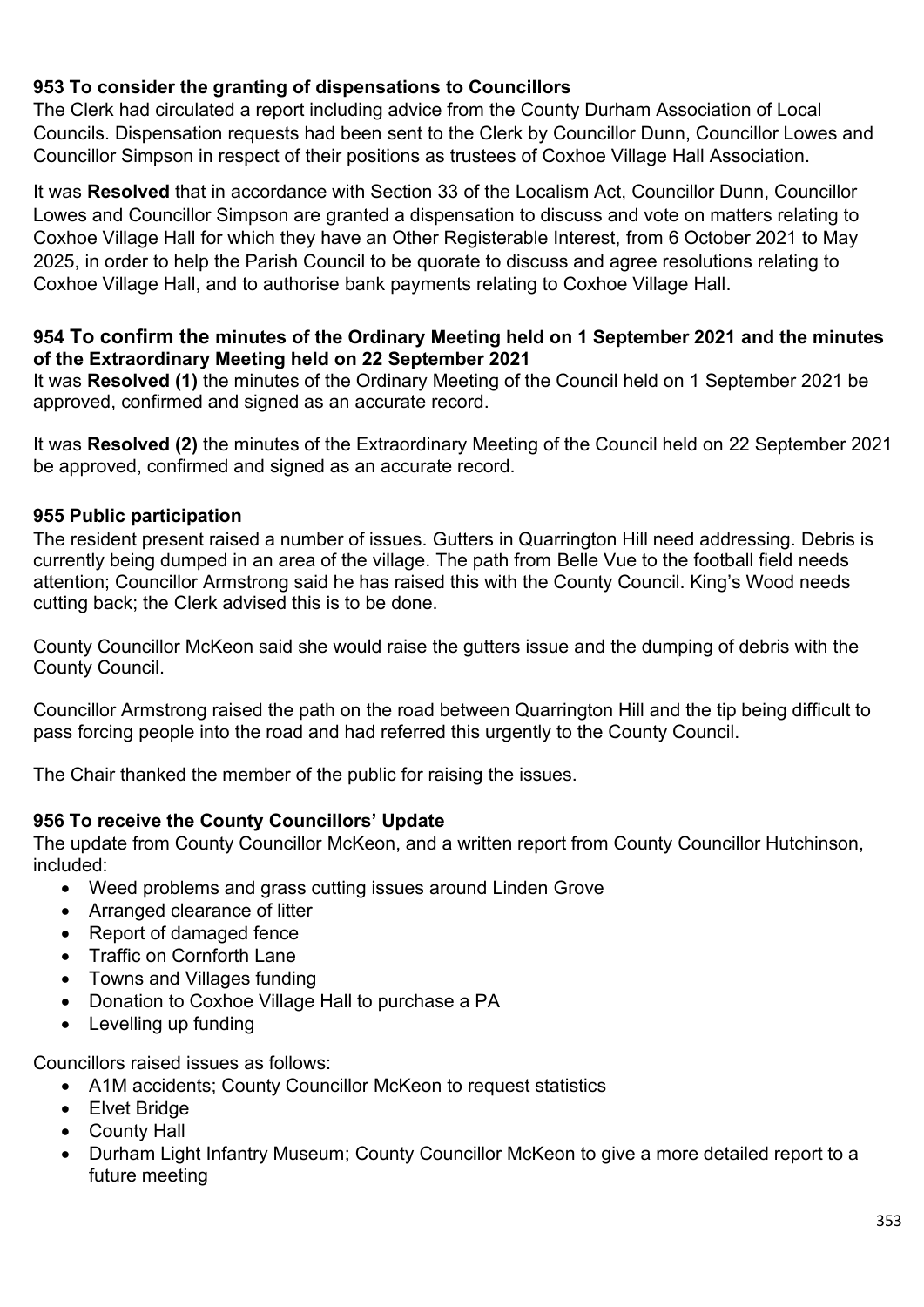• Goalposts at Quarrington Hill playing fields; Councillor Armstrong to contact County Councillor McKeon

It was **Resolved** the County Councillors' update was noted.

#### **957 To receive Councillors' reports of attendance at meetings and events on behalf of the Parish Council**

Councillor Dunn said he had met with the Clerk and the Grounds Maintenance Contractor about the sports field. It was **Resolved** the update was noted.

## **958 To review Parish Council Committees**

The Clerk had sent reports.

a) To review and agree Human Resources Committee Terms of Reference

The Clerk had updated the Terms of Reference for the Committee, amending the sections on conflict of interest having taken advice. It was **Resolved** the Council adopted the updated Terms of Reference for the Human Resources Committee.

b) To review and appoint Members to serve on the Parish Council's Committees or Working Groups It was **Resolved (1)** that Councillor Lowes will join the Human Resources Committee. It was **Resolved (2)** that Councillor Ashworth will join the Events, Environment and Finance Committee and the Appeals Committee.

## **959 To consider financial matters**

a) Finance Report, Bank Reconciliation and Payment Schedule

The Clerk had circulated a report with the agenda. The bank balances at 30 September 2021 were £30,713.38 in Unity Trust Bank, £61,524.33 in Nationwide and £0.00 on the credit card. The Clerk advised that the second half of this year's precept was expected.

| <b>No</b> | Payee                 | Description                                      | Amount    |
|-----------|-----------------------|--------------------------------------------------|-----------|
| 1.        | Staff                 | <b>Salaries</b>                                  | £2,833.08 |
| 2.        | <b>NEST</b>           | Employer & Employees' Pension Contributions      | £144.63   |
| 3.        | <b>HMRC</b>           | <b>Employer Liabilities</b>                      | £651.91   |
| 4.        | SE Landscaping        | <b>Grounds Maintenance Contract</b>              | £884.90   |
| 5.        | <b>BT</b>             | Landline & internet                              | £52.92    |
| 6.        | <b>ITC</b>            | Sophos Internet Security & One drive storage     | £10.80    |
| 7.        | Vodafone              | 3 x Mobile Phones                                | £51.69    |
| 8.        | <b>Scottish Power</b> | Memorial Garden Lighting                         | £11.00    |
| 9.        | Coxhoe Village        | Meeting Room Hire May & June [re-presented as no | £100.00   |
|           | Hall                  | quorum]                                          |           |
| 10.       | Coxhoe Timber         | White emulsion for Pavilion                      | £18.90    |
| 11.       | Coxhoe Timber         | <b>Emulsion for Pavilion</b>                     | £33.95    |
| 12.       | Coxhoe Timber         | Floor Paint for Pavilion                         | £97.68    |
| 13.       | Parkinson             | VAT Advice on Sports Facilities                  | £600.00   |
|           | Partnership LLP       |                                                  |           |
| 14.       | <b>Wave Water</b>     | Quarrington Hill Allotments Water                | £254.79   |

October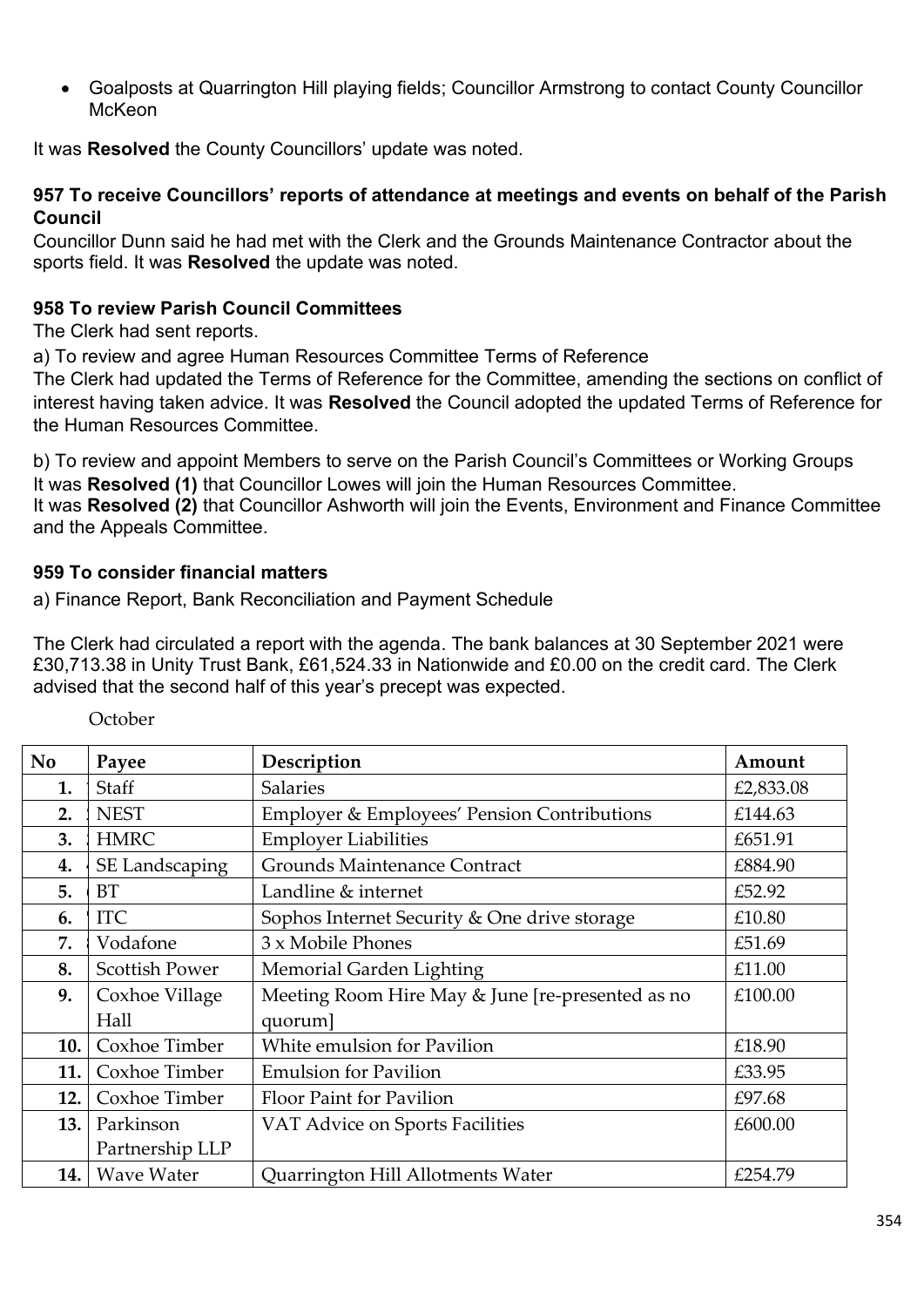| 15.  | Mazars LLP       | External Audit for Accounts 2020 to 2021     | £480.00   |
|------|------------------|----------------------------------------------|-----------|
| 16.  | Thinford         | Hanging basket watering in August Coxhoe and | £1,350.00 |
|      | <b>Nurseries</b> | Quarrington Hill                             |           |
| 17.  | B & M            | Metal Paint for Pavilion                     | £9.99     |
| 18.  | Direct Hygiene   | Defibrillator Pad                            | £53.10    |
| 19.  | Specsavers       | <b>Employee Eye Test</b>                     | £25.00    |
| 20.  | Post Office      | Postage                                      | £11.01    |
| 21.  | Microsoft        | 365 Subscription                             | £5.99     |
| 22.  | Zoom             | Zoom Subscription                            | £14.39    |
| 23.1 | Lloyds           | Credit Card Monthly Fee                      | £3.00     |
| 24.1 | SE Landscaping   | King's Wood strimming                        | £150.00   |
|      |                  | 2 x cuts Sports Field                        |           |

Payments are gross (after VAT) unless indicated otherwise. Section 137 payments are marked as such.

Payments requiring further information, presented for approval

| Ref | Pavee                                       | Description         | Amount    |
|-----|---------------------------------------------|---------------------|-----------|
|     | <b>A.</b>   Coxhoe Village Hall             | <b>Annual Grant</b> | £4,000.00 |
|     | <b>B.</b> Quarrington Hill Community Centre | <b>Annual Grant</b> | £2,000.00 |

Monies received

| <b>No</b> | Date              | Payer | Description               | Amount    |
|-----------|-------------------|-------|---------------------------|-----------|
| π.        | 17 OQ 21<br>.7.41 | HMRC  | Refund April to July 2021 | £3,627.15 |

It was **Resolved (1)** to note the report.

It was **Resolved (2)** the bank balances were noted.

It was **Resolved (3)** to approve the payments.

It was **Resolved (4)** to approve the payments requiring further information, which the Clerk will arrange payment of once one final piece of due diligence is satisfactorily received.

It was further **Resolved (5)** to note a direct debit payment had been incorrectly taken and was returned under the direct debit guarantee.

It was further **Resolved (6)** to note the monies received.

b) Employer costs for August

The Clerk had circulated the Employer Costs for September.

It was **Resolved** the employer costs for September were noted.

c) Budget

The Clerk had sent the budget and accompanying notes. She asked Councillors to note that on 5 October she had sent an email with projections for reserves, the targets and the Council's Policy on Reserves, and intends to discuss this with the Council and with the Events, Environment and Finance Committee. It was **Resolved** the documents and the update were noted.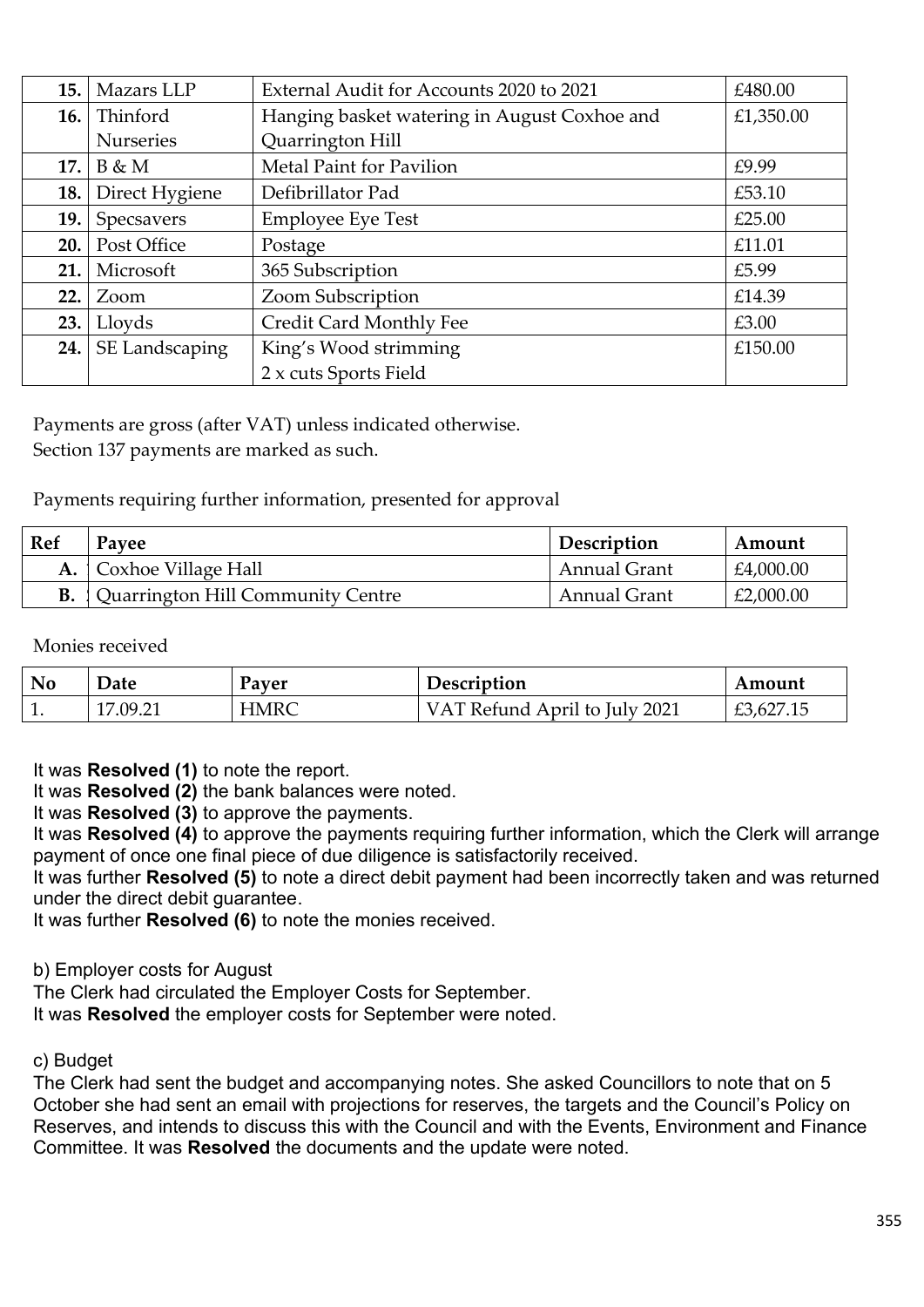d) To note conclusion of audit for the year 2020 to 21

The Clerk had circulated documents and said she was pleased to advise that the Annual Governance and Accountability Return for 2020 to 21 had been externally audited with no significant issues raised. There were minor issues mentioned in the letter which the Clerk will be addressing.

It was **Resolved (1)** to note the Completion Letter.

It was **Resolved (2)** to note the externally audited Annual Governance and Accountability Return.

It was **Resolved (3)** to note the Completion Notice which has been displayed by the Clerk.

It was **Resolved (4)** to note that the Clerk will address the minor issues raised.

# **960 Clerk's Report**

The Clerk had circulated a report.

a) To consider Matters raised by residents

The Clerk spoke through the matters raised and action taken. It was **Resolved** to note the matters raised by residents.

b) Training

It was **Resolved** to note the training reported.

c) To note activity undertaken and the Clerk's priorities

It was **Resolved (1)** to note the Clerk's priorities in the report.

It was further **Resolved (2)** to note the Clerk's Report.

## **961 To agree Parish Council policies**

The Clerk had sent draft policies for approval.

a) Complaints Policy and Procedure

It was **Resolved** to approve the draft Complaints Policy and Procedure.

b) Health and Safety Policy

It was **Resolved** to approve the draft Health and Safety Policy with the addition of near misses to point 3.2F.

c) Training Policy

It was **Resolved** to approve the draft Training Policy.

## **962 To note Parish Council Youth Provision Report**

The Youth Team Leader had sent a report. Councillors were pleased to see increasing numbers at the Quarrington Hill Youth Club session. It was **Resolved** to note the report.

## **963 Planning, Correspondence and Consultations Report**

The Clerk had sent a report.

a) To consider planning applications

1. [DM/21/02451/FPA](https://publicaccess.durham.gov.uk/online-applications/applicationDetails.do?activeTab=documents&keyVal=QVV3F8GDH2900) 5 Meadow Court, Coxhoe DH6 4ED

It was **Resolved** to note the application.

2. [DM/21/02740/FPA](https://publicaccess.durham.gov.uk/online-applications/applicationDetails.do?activeTab=documents&keyVal=QX2B0BGDHIT00) 2 Roslyn Mews, Coxhoe DH6 4BP

It was **Resolved** to note the application.

3. [DM/21/02991/VOC](https://publicaccess.durham.gov.uk/online-applications/applicationDetails.do?activeTab=documents&keyVal=QYCAJWGDHWO00) Stray Aid Dogs & Cats Home, East Pasture Farm, Coxhoe DH6 4EL

It was **Resolved** that the Clerk and Vice Chair will consider past Parish Council responses to planning applications and any bearing they may have on this application and if appropriate respond by objecting to the application in planning terms, and advise that the Parish Council supports screening to reduce the noise which reaches the village.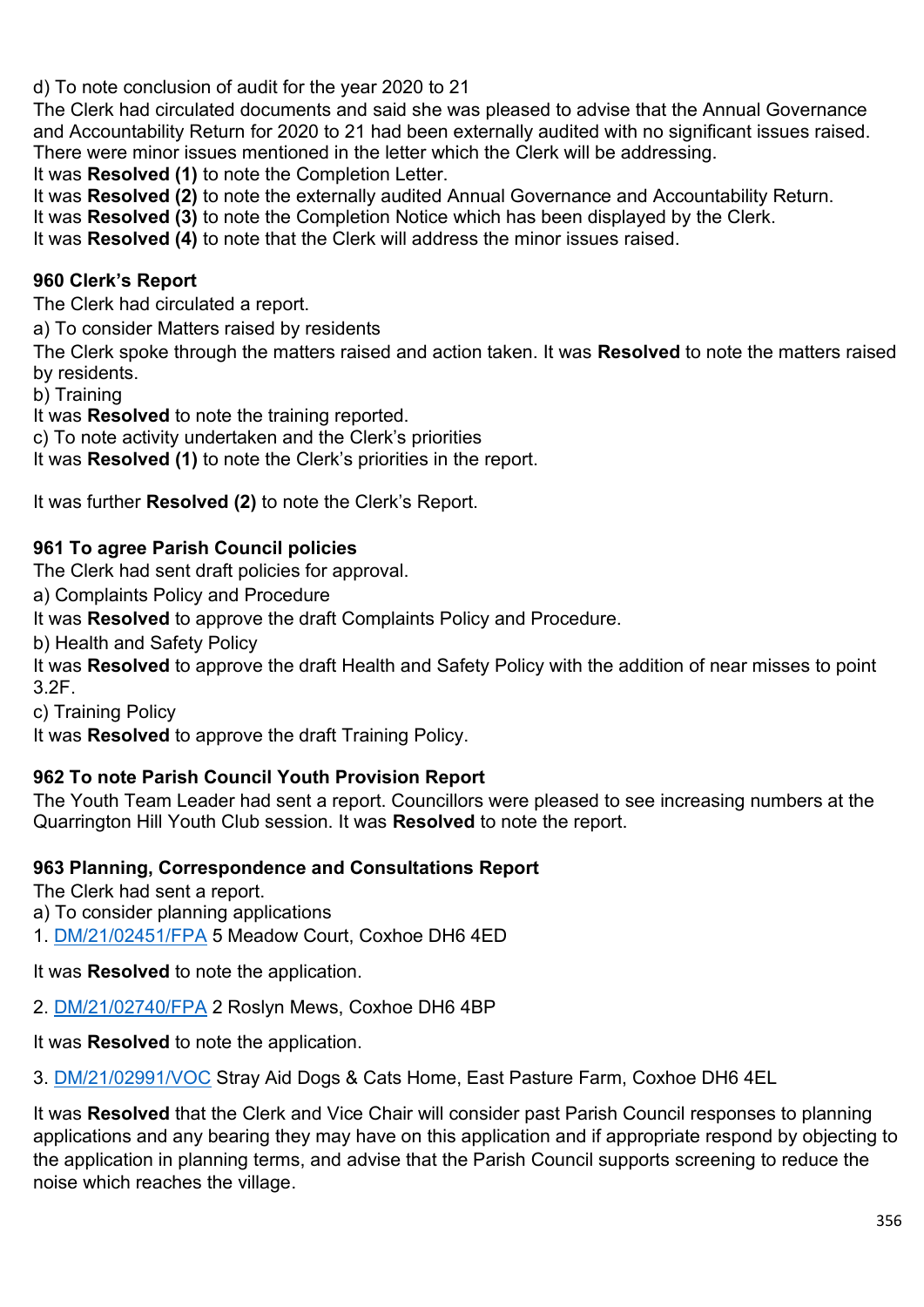# 4. [DM/21/03128/FPA](https://publicaccess.durham.gov.uk/online-applications/applicationDetails.do?activeTab=summary&keyVal=QZ3RG0GDI5000) 60 Ashbourne Drive, Coxhoe, DH6 4SW

It was **Resolved** to note the application.

5. To consider any planning applications received after the agenda was issued to be dealt with by the Clerk using delegated authority No applications were received.

b) To note approved, withdrawn and refused decisions It was **Resolved** that the approved decisions were noted.

c) To consider correspondence and a response to consultations It was **Resolved** that the Minerals and Waste Policies and Allocations Development Plan Document was noted.

d) To note bulletins

It was **Resolved (1)** the bulletins were noted.

It was **Resolved (2)** the Clerk to ask for details of the Towns and Villages Work and how the Parish Council could be involved.

It was further **Resolved (3)** to note the Planning, Correspondence and Consultations Report.

#### **964 To review the Parish Council action plan**

Councillor Dunn asked about Bower Court village green and the Clerk said it is to be addressed. The action plan for 2022 to 2023 will be discussed as part of budget preparations. It was **Resolved** to note the current action plan with updates, sent by the Clerk.

#### **965 To consider Land, Buildings and Open Spaces**

The Clerk had tabled a report.

a) To consider the Council's position regarding the Old School Site

The Clerk gave a brief update about the site. It was **Resolved** to note the update.

b) To note activity relating to Shaun Henderson Community Sports Ground

The Clerk said that there are issues with the field though the weed and feed appeared to have been successful. Regrettably the field is unlikely to be playable by sports teams in the current season and the launch is recommended to be delayed. Scouts and Youth Clubs are able to use the field and pavilion in agreement with the Clerk.

It was **Resolved** the report was noted.

c) To note information and consider resolutions in relation to Quarrington Hill Churchyard It was **Resolved** to defer this item to an in private session as the Council has received legal advice.

d) To consider action on parking problems in Coxhoe Village Hall car park There are problems with the car park being busy or full which must impact on users of the hall.

The following were **Resolved**:

**(1)** the Clerk to check with the Co-op that the use of their car park is working well, and if so, to write to businesses on the front street to remind them it is available.

**(2)** the Clerk to check wording of signage that could be displayed.

**(3)** the Clerk to investigate what actions the Council could potentially take to enforce car park regulations.

**(4)** the Clerk to undertake public engagement.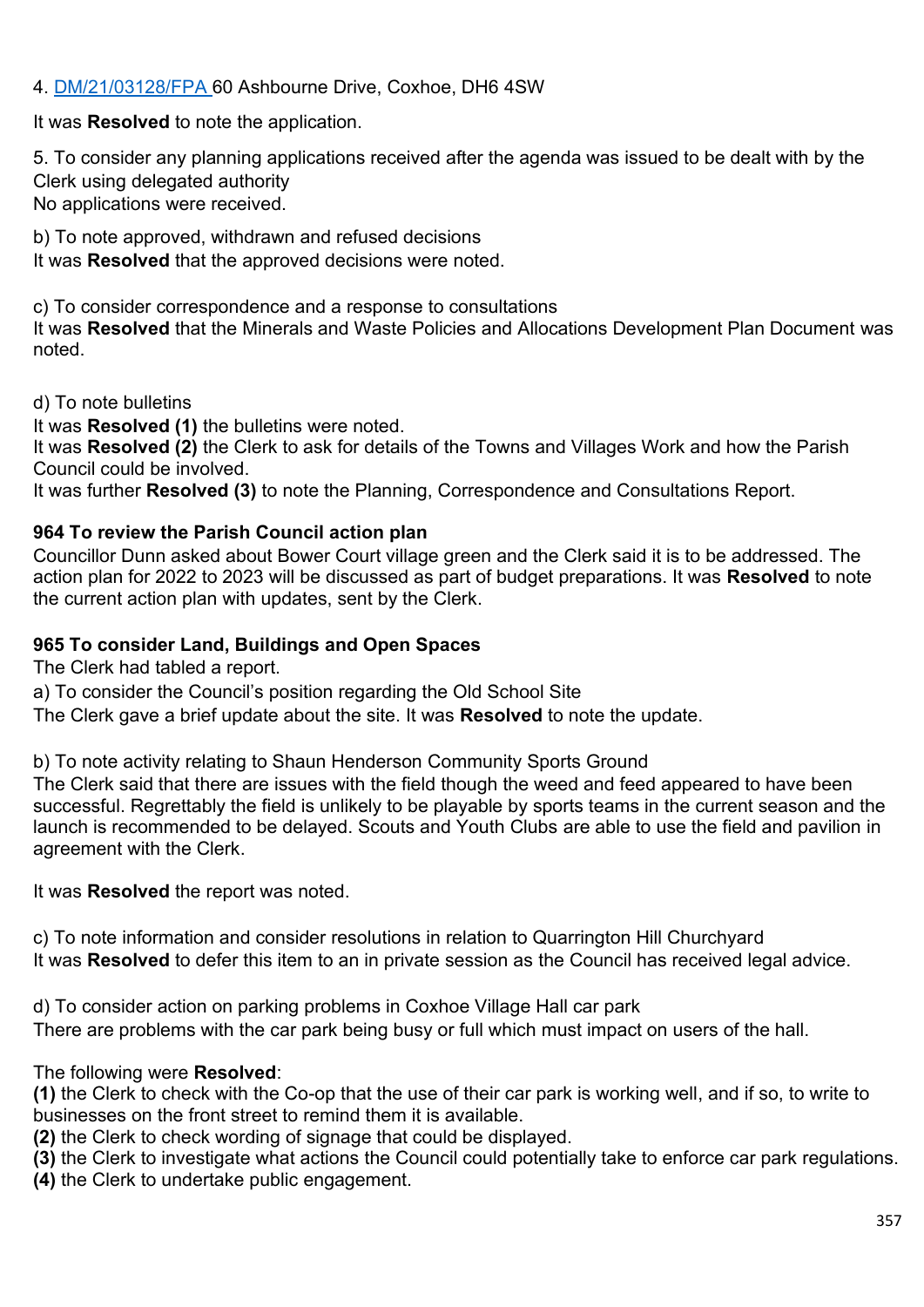e) To agree the provision of a Christmas tree in Coxhoe

It was **Resolved** the Clerk is to make expenditure within her remit on a Christmas tree.

f) To consider seeking valuations on land

Councillors discussed the tabled report, involving land not owned by the Parish Council which has been the subject of consultation by the Council. It was **Resolved** the Clerk is to seek valuations on two areas of land not owned by the Parish Council.

g) To agree land and tree inspections

The following were **Resolved**:

**(1)** the Clerk to send details to County Councillor McKeon of potentially diseased trees, dying canopies and overhanging trees to the front of Quarrington Hill allotments.

**(2)** the Clerk to contact Quarrington Hill Community Centre to enquire about the hedge and offer Councillor Armstrong's help if a hedge trimmer is available.

**(3)** Councillor Armstrong to send to the Clerk details of the problems and potential solutions for the trees to the back of Quarrington Hill allotments which the Clerk will discuss with the Grounds Maintenance Contractor.

**(4)** the Clerk is authorised to spend up to £2,000.00 on tree inspections, taking advice from the successful Contractor as to which areas should be inspected first.

**(5)** the report on Land, Buildings and Open Spaces is noted.

# **966 To consider Parish Council events**

a) To consider the Fireworks Display November 2021

The Clerk had tabled a report including information on Covid cases in the county and the resolutions from the Events, Environment and Finance Committee meeting on 16 September. It was **Resolved** that unless circumstances change, the fireworks display planned for 6 November 2021 will go ahead.

b) To note activity in relation to the Remembrance Ceremony at Coxhoe Village Hall on 14 November 2021

The Clerk had tabled a report. It was **Resolved (1)** to note that the Clerk with the Chair and Vice Chair are making arrangements for the Ceremony.

At 8.30pm the Chair requested members' agreement, as per Standing Order 3(x), to extend the meeting beyond the standard 2-hour period. It was **Resolved (2)** that Standing Order 3(x) be invoked and the meeting continue.

The Clerk also raised issues with other items which were not on this agenda but the Clerk asks the Councillors to note the report. Advice had been received from Durham County Council Officers about the plans for a Christmas event. The Clerk had provided an update about beacons for the Queen's Platinum Jubilee in June 2022.

It was **Resolved** that Councillors asked the Clerk under her delegated authority to undertake the following:

**(3)** to find out from some other villages what they do for their Christmas events.

**(4)** to request a meeting between the Parish Council Clerk and Chair and Vice Chair and County Councillor McKeon with the County Council Officers who have so far provided advice.

**(5)** the Clerk to keep Councillors informed.

**(6)** the Clerk to seek potential costs of a road closure.

**(7)** the Council confirmed its preference to book six foot beacons for the Queens Platinum Jubilee beacon lighting.